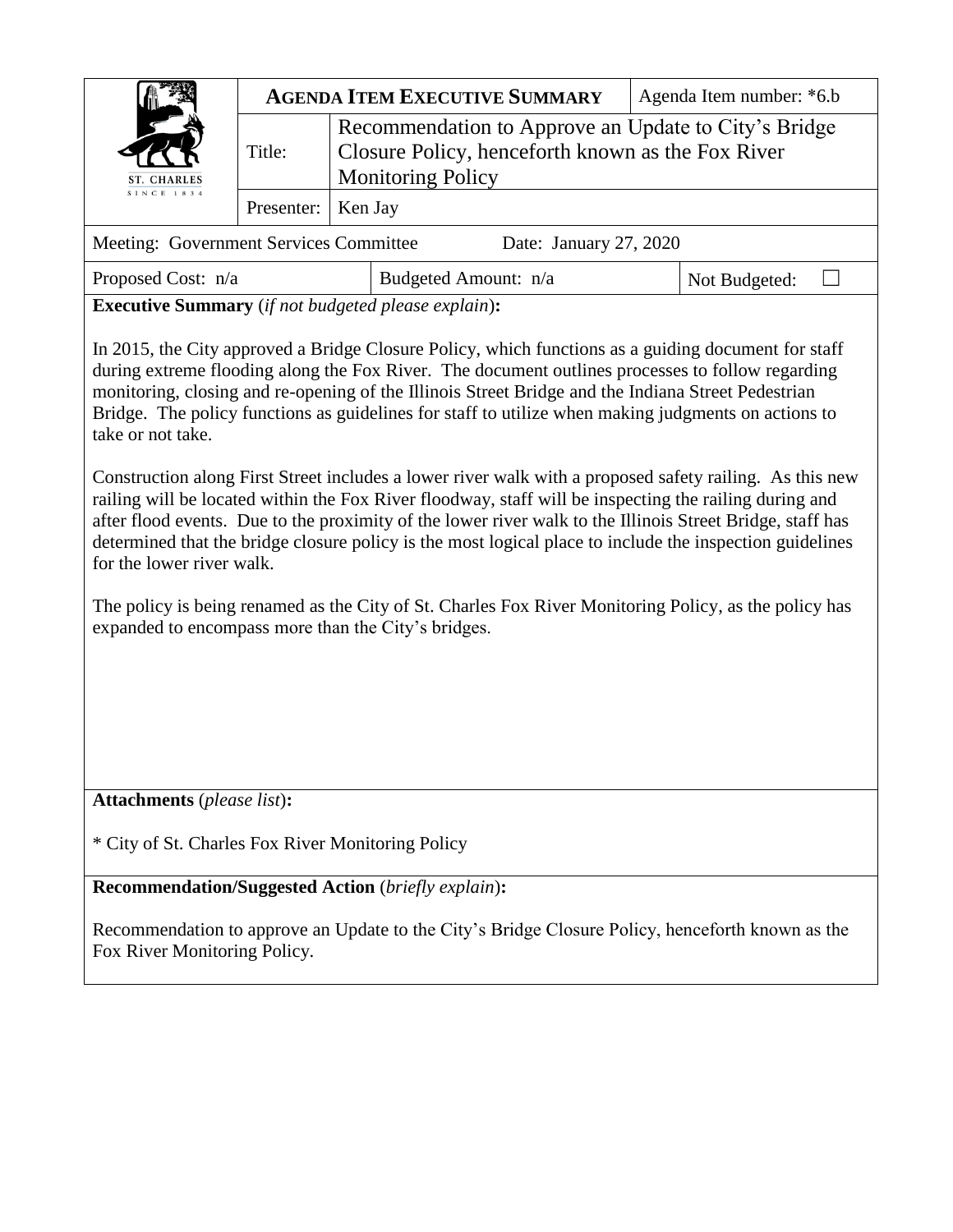

## **City of St. Charles Fox River Monitoring Policy IL Route 64 to Illinois Street Bridge**

**Purpose :** The City has drafted this policy to establish a procedure and set of guidelines regarding the monitoring, closure and re-opening of the local roadway bridges (crossing the Fox River) as a result of elevated river levels. The policy also includes monitoring of the lower Riverwalk along the west bank of the Fox River from IL Route 64 to Illinois Street. It is noted that the policy is a set of guidelines for individuals to use when making judgments on actions to take or not take and decisions regarding the status of the bridge and the lower Riverwalk railing.

**References :** A variety of resources were reviewed in an effort to find a similar written policy regarding bridge closure and monitoring during flood events. A directly comparable policy was not found. However, a similar policy with a focus on scour critical bridges was found in Federal Highway Authority literature and several state DOT's (FHWA Memo dated July 24, 2003: Compliance with the National Bridge Inspection Standards; Plan of Action for Scour Critical Bridges). The Scour Critical Bridge criteria were used as a guideline in developing the original City of St. Charles Bridge Closure Policy in 2015.

## *Criteria for Determination of Bridge Closure*

The following criteria are identified as the primary elements to be evaluated when making a decision to close local roadway bridges crossing the Fox River or to re-open a bridge after it has been closed. The decision to keep the bridge open or closed will be based on a combination of criteria and conditions. In an effort to provide definitive guidelines, we have identified value ranges and a decision flowchart to assist with the decision making process.

- River Stage
- Site Inspection (visually changed condition)
- River Stage Prediction (rising / falling)
- Precipitation (24 48 hour forecast) both locally and upstream (Headwaters of Fox)
- Coordination and communication with emergency services

## *River Stage*

Perhaps the most critical criteria is the elevation of the river at the upstream face of the bridge. The bearing seat elevation is considered to be the critical elevation relative to river stage. Any water elevation within one foot of the bearing seat should be considered a flood event and put the City on alert status. The bearing seat of the Illinois Street Bridge varies between piers and abutments but can be approximated at elevation 683.30. If the water is at or above the bearing seat the policy requires closure of the local roadway / bridge. Please note the bearing seat is below the low chord elevation however concerns with scour / water velocity and debris impacts that may compromise the condition of the bearings or supporting concrete pier are increased.

## *Site Inspection*

Monitoring bridge and riverwalk pedestrian path conditions during a flood event is critical to note any cracking or settlement of walks, railings or pavement on or adjacent to the bridge or walking paths. The following items should be observed and noted: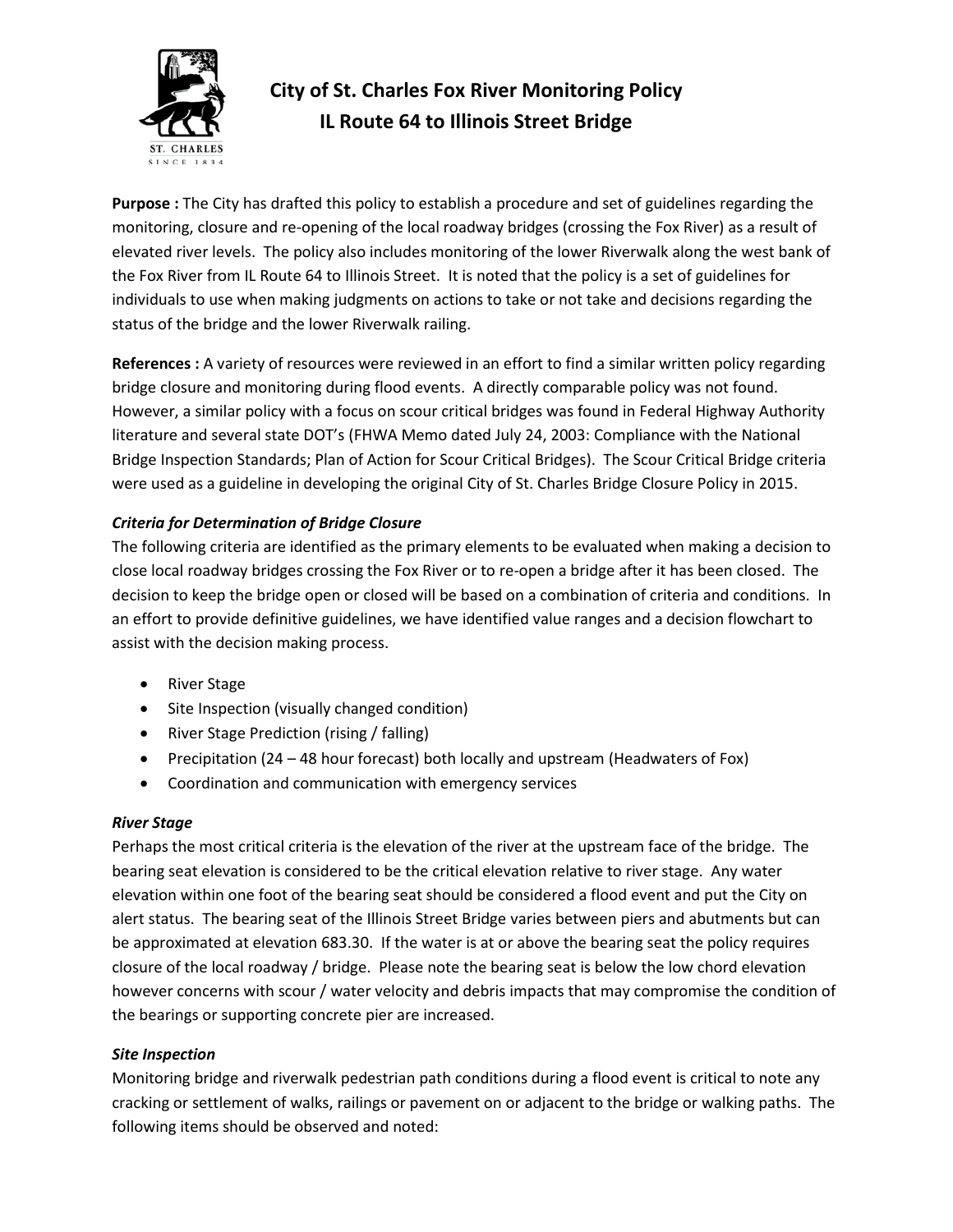- o Settling of approach pavement.
- o Cracks or movement in joints on the bridge deck, sidewalk and railings.
- o Debris jams or ice (extent of debris suspended during event).
- o Concrete spalls or obvious cracking.
- o Superstructure vibration or movement.
- o Upstream and downstream bridge conditions as applicable.
- o Specifically inspection of the lower Riverwalk along the west bank of the Fox River from IL Route 64 to Illinois Street should occur.

It is imperative that the inspector be familiar with pre-flood conditions and it is preferred that only one inspector be assigned to monitor conditions from the beginning of a flood event to the end. Any observed cracking, spalling or settling should cause immediate closure of the bridge or path until further inspection can verify the integrity of the structure. Also, excessive debris or ice in the river or structure vibration warrants closure of the bridge.

#### *River Stage Prediction*

River stage changes are important to consider in addition to the observed water elevation relative to the bearing seats. River stage can be determined from the following web site: [http://water.weather.gov.](http://water.weather.gov/)

The Advance Hydrologic Prediction Service indicates current and historic river stage and predicts stage crest during a flood event. This site provides information at Algonquin (upstream) and Montgomery (downstream). <https://water.weather.gov/ahps/forecasts.php>

In addition to river levels, operation of the Stratton and Algonquin dams can have an impact on river elevations in St. Charles. These dams are controlled and operated by IDNR. Information regarding the operation including history, operation guide and current status can be found at [http://www.dnr.illinois.gov/waterresources/pages/strattonlockanddam.aspx.](http://www.dnr.illinois.gov/waterresources/pages/strattonlockanddam.aspx)

In addition, the USG[S WaterAlert](http://water.usgs.gov/wateralert/) program allows users to subscribe and receive daily or hourly updates about current conditions in rivers utilizing the same Fox River gages noted above. For mobile access, [USGS WaterNow](http://water.usgs.gov/waternow/) allows users to send an email or text message to WaterNow@usgs.gov containing a USGS current-conditions gaging site number to quickly receive a reply with its most recently logged observation(s).

#### *Precipitation Prediction*

In conjunction with the predicted river stage, the precipitation forecast is important. It is assumed the City has monitoring resources to obtain precipitation forecast. In general, the 24 to 48 hour forecast is the most important to evaluate relative to the river stage prediction noted above. If the river stage is not expected to rise, but there is significant rainfall in the forecast, consideration for bridge closure should be made.

#### *Communication and Coordination with Emergency Services*

The operating condition of adjacent bridges and roads relative to emergency services need to be considered. Closure of any bridge could have an impact on response time particularly if an adjacent bridge or road is closed due to construction or weather conditions. It is suggested agreement from police and fire departments be sought prior to any physical closure of any bridge. These departments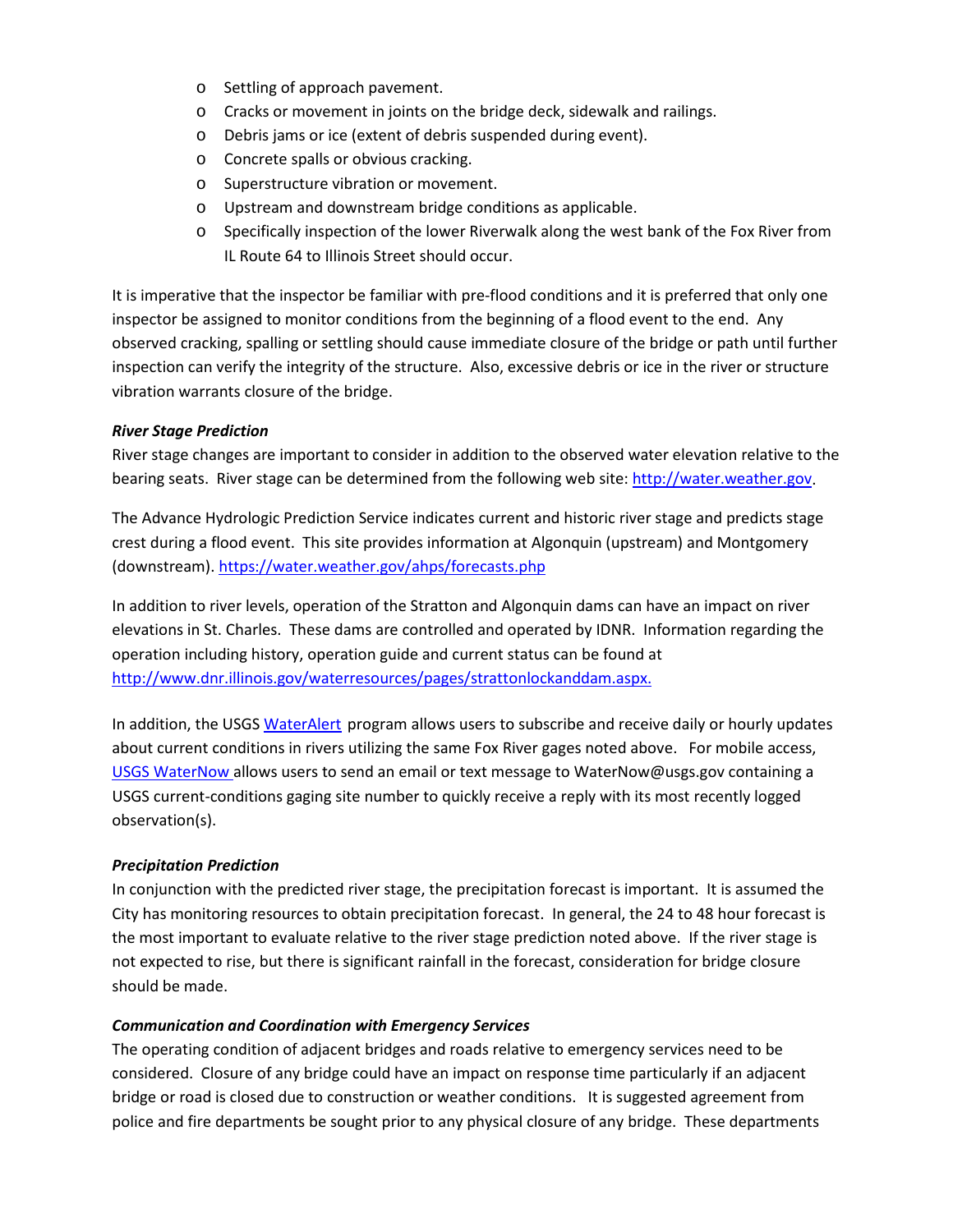would not judge if the closure is appropriate based on the standards set herein but is intended to give these departments the ability to "veto" a closure if they have an overriding public safety concern.

### *Indiana Street Pedestrian Bridge*

It is noted that the pedestrian bridge over the Fox River at Indiana Street is a unique situation. The Indiana Street pedestrian bridge has bearing seats at a slightly higher elevation than the Illinois Street Bridge and is aging beyond its useful life. In the best interest of public safety, the closure of the Illinois Street Bridge shall cause the closure of the Indiana Street pedestrian bridge.

## *Bridge Closure / Opening Operational Procedure:*

- Prior to a flood event
- During a flood event Alert Status
- During Bridge Closure
- After the flood event

## *Prior to monitoring the following is recommended:*

- Determine what utilities are attached to the bridge and shutoff procedures to isolate these utilities.
- Create a contact list for private utility companies.
- Assign monitoring responsibilities within PW (primary, secondary, etc.).
- Create a public relations contact list in the event of a closure.

### **Before a flood event**

- Department of Public Works (assign individual) to monitor high water elevations and in particular seek field observation of Fox River elevation relative to low chord and/or bearings for the Illinois Street Bridge.
- No formal documentation required, however, hand written notes are suggested/recommended including dates, times and general observations.
- It is suggested/recommended to look upstream and downstream at adjacent stream conditions and bridges to see if anything unusual is observed. Particularly observe the Lower Riverwalk area along the west bank. Ensure flows remain unobstructed by the safety railing.
- The Director of PW is notified when water is within one foot of the beam bearings. The DPW determines if the condition is considered a "flood event" and the City on alert status. If so, additional documentation and monitoring is required. See below.

### **During a flood event – Alert Status**

After the Director of PW reviews the observation and determines the condition to be a "flood event," the following additional monitoring and documentation is recommended.

• Determine the rainfall forecast and river stage forecast via NOAA Advanced Hydrologic Prediction Service.

## <http://water.weather.gov/>

• PW staff performs and documents observations noting time date, elevation reference to bearings and digital photos. Determine trend of river stage (rising / falling). Perform observations twice daily unless rapid changes in elevation are noted then more frequently.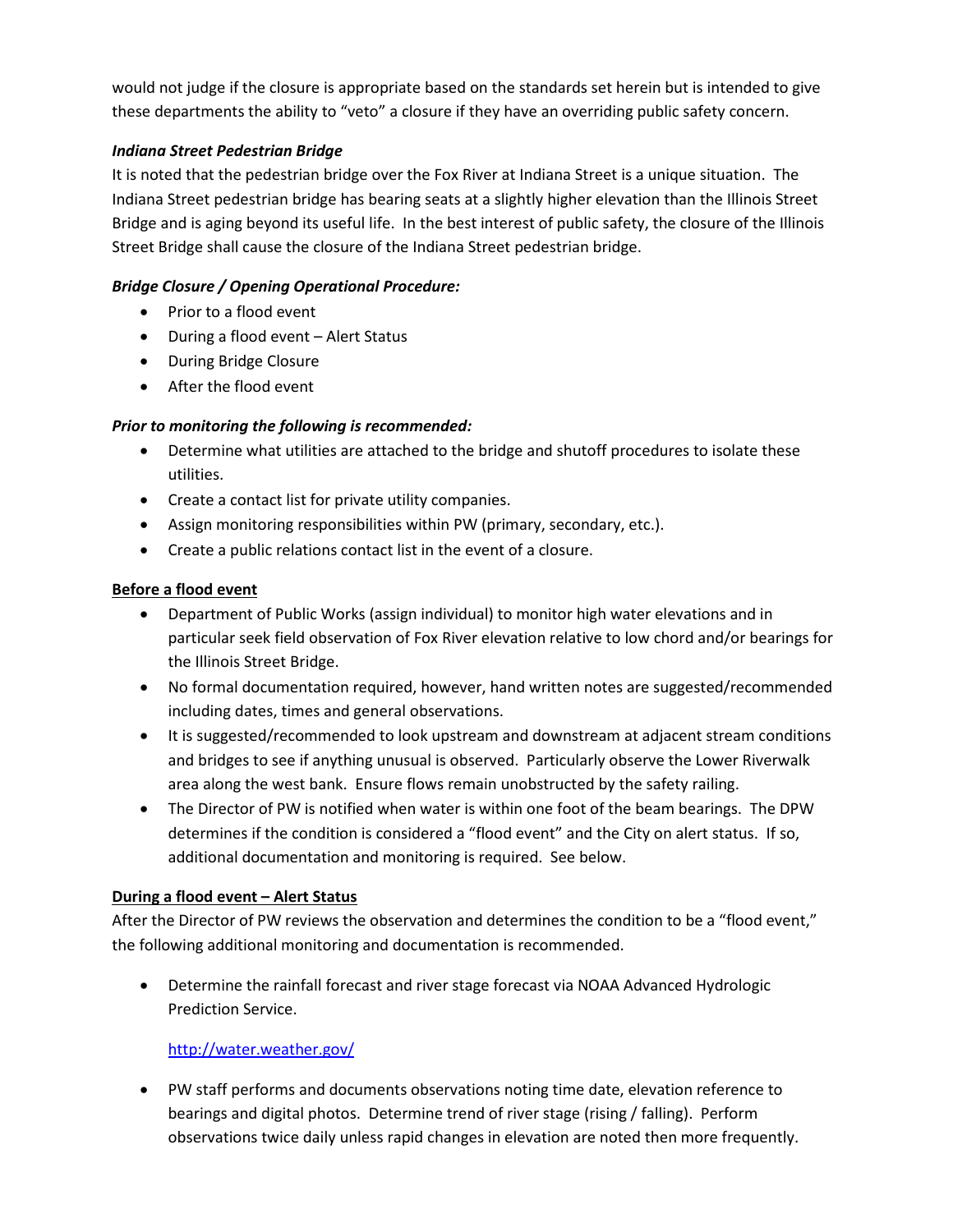- Notify Emergency personnel (Fire & Police) that the bridge is being monitored with a potential to be closed.
- Verify road closure / detour route signage is available and ready.
- Inspect for and document (See attached form):
	- o Settling of approach pavement.
	- o Cracks or movement in joints on the bridge deck, sidewalk and railings.
	- o Debris jams or ice (extent of debris suspended during event).
	- o Concrete spalls or obvious cracking.
	- o Superstructure vibration or movement.
	- o Upstream and downstream bridge condition.
	- o Particularly observe and document conditions along the Lower Riverwalk area of west bank.
- If water (turbulent or steady flow) is at the beam bearings and the river is documented to be rising and expected to continue rising or there is a forecast for rain, bridge closure is recommended. The Director of PW should be notified to make a decision on bridge closure.
- Fire and Police should be consulted as well to determine emergency call response concerns with closing the bridge. Inspections should occur every 6 hours at a minimum. The frequency of inspections is a judgment call based on precipitation / river stage forecast and prior observations. Determine construction or other road closures that make the Illinois Street Bridge critical for emergency response.
- If water is above the bearings and near the low chord elevation, the bridge shall be closed. Fire and Police shall be consulted as well to determine emergency call response concerns with closing the bridge. Inspections shall occur every 6 hours at a minimum.
- Observe for debris blockages along the Lower Riverwalk area of the west bank. Determine if observed debris jams can be safety removed.

### **During Bridge Closure**

- Establish road blocks and detour route. Implement signal modifications at the Illinois Street and S. 1<sup>st</sup> Street traffic signal and at the Illinois Avenue and Riverside Avenue traffic signal (flashing red).
- Execute Public Relations contact procedure notifying:
	- o All City Departments and Elected Officials
	- o City St. Charles community members
	- o Adjacent communities
	- o School Districts
	- o County and State EMA
	- o Media outlets
- Notify utility companies of bridge closure.
- Monitor bridge every 4 hours, noting high water elevation and inspecting for:
	- o Settling of approach pavement
	- o Cracks or movement in joints on the bridge deck, sidewalk and railings.
	- o Debris jams or ice (extent of debris suspended during event)
	- o Concrete spalls or obvious cracking.
	- o Superstructure vibration or movement.
	- o Upstream and downstream bridge condition.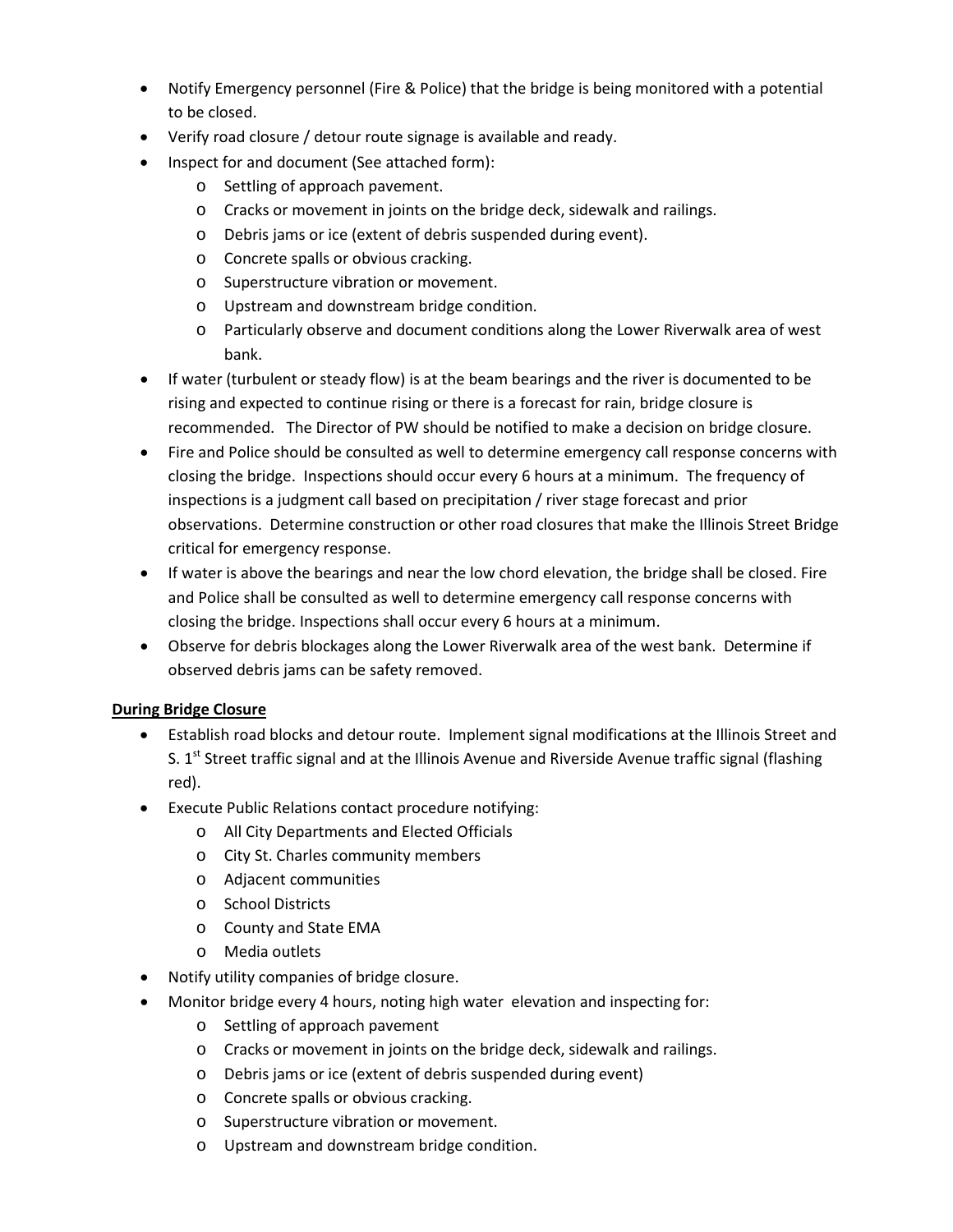- o Conditions along the Lower Riverwalk area of west bank.
- Document inspections with written forms and digital photos.
- Identify sources of emergency repair materials (asphalt, concrete, stone).

**After the flood event :** When water has receded to the beam bearing elevation and the river stage is falling and expected to continue falling and there is no significant precipitation in the forecast, the bridge shall be inspected one last time and may be opened to traffic / pedestrians as determined by the Director of PW.

- Open road and return signals to normal operation.
- Notify Public utilizing Public Relations contact procedure of opening.
- Review documentation. Gather missing photos, reports, notes.
- Inspecting bridge for:
	- o Scour at piers or abutments.
	- o Settling of approach pavement.
	- o Cracks or movement in joints on the bridge deck, sidewalk and railings.
	- o Debris jams or ice (extent of debris suspended during event).
	- o Concrete spalls or obvious cracking.
	- o Superstructure vibration or movement.
	- o Upstream and downstream bridge condition. Particularly observe and document conditions along the Lower Riverwalk area of west bank.
- Review this policy for updates and additional detail.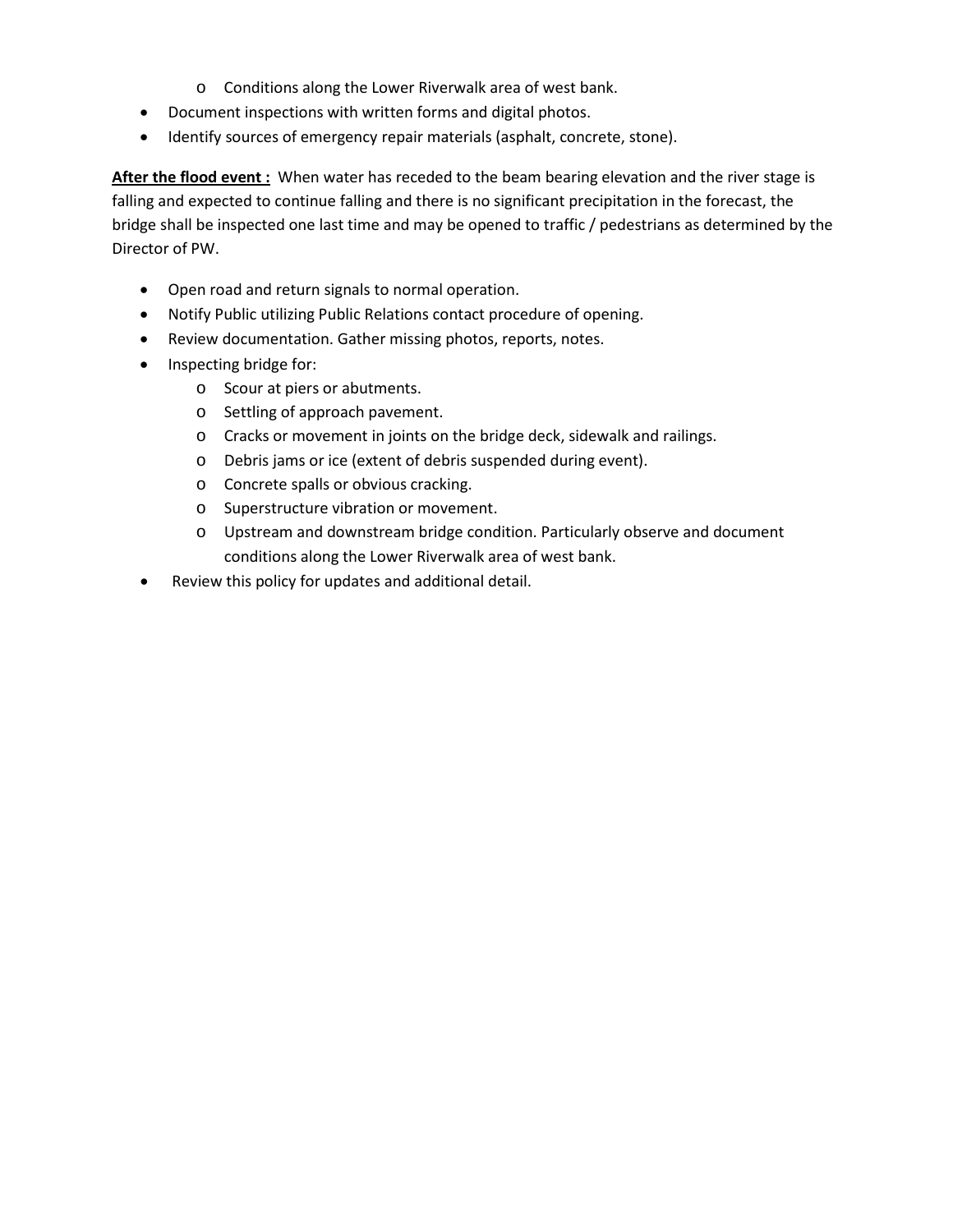# **Bridge Inspection Form**

|     |                           | Location & Structure #: -                                                        |  |  |                             |
|-----|---------------------------|----------------------------------------------------------------------------------|--|--|-----------------------------|
|     |                           |                                                                                  |  |  |                             |
|     |                           | Inspector: _______________                                                       |  |  |                             |
|     |                           |                                                                                  |  |  | Above<br>At<br><b>Below</b> |
|     |                           | Rainfall forecast 24 Hours _______________ in. 48 Hours ______________ in.       |  |  |                             |
|     |                           | River stage forecast Algonquin ___________________ Montgomery __________________ |  |  |                             |
|     | <b>Visual Observation</b> |                                                                                  |  |  |                             |
|     |                           | A. Settling of approach pavement                                                 |  |  |                             |
|     | Yes $\Box$                | $N0$ $\Box$                                                                      |  |  |                             |
|     |                           |                                                                                  |  |  |                             |
|     |                           |                                                                                  |  |  |                             |
|     |                           | B. Cracks or movement in joints on the bridge deck, sidewalk and railings        |  |  |                             |
| Yes | 1 I                       | $No$ $\Box$                                                                      |  |  |                             |
|     |                           |                                                                                  |  |  |                             |
|     |                           |                                                                                  |  |  |                             |
| C.  |                           | Debris jams or ice (note extent of debris suspended observed)                    |  |  |                             |
| Yes |                           | $No$ $\Box$                                                                      |  |  |                             |
|     | Comments:                 |                                                                                  |  |  |                             |
|     |                           |                                                                                  |  |  |                             |
|     |                           |                                                                                  |  |  |                             |
|     |                           |                                                                                  |  |  |                             |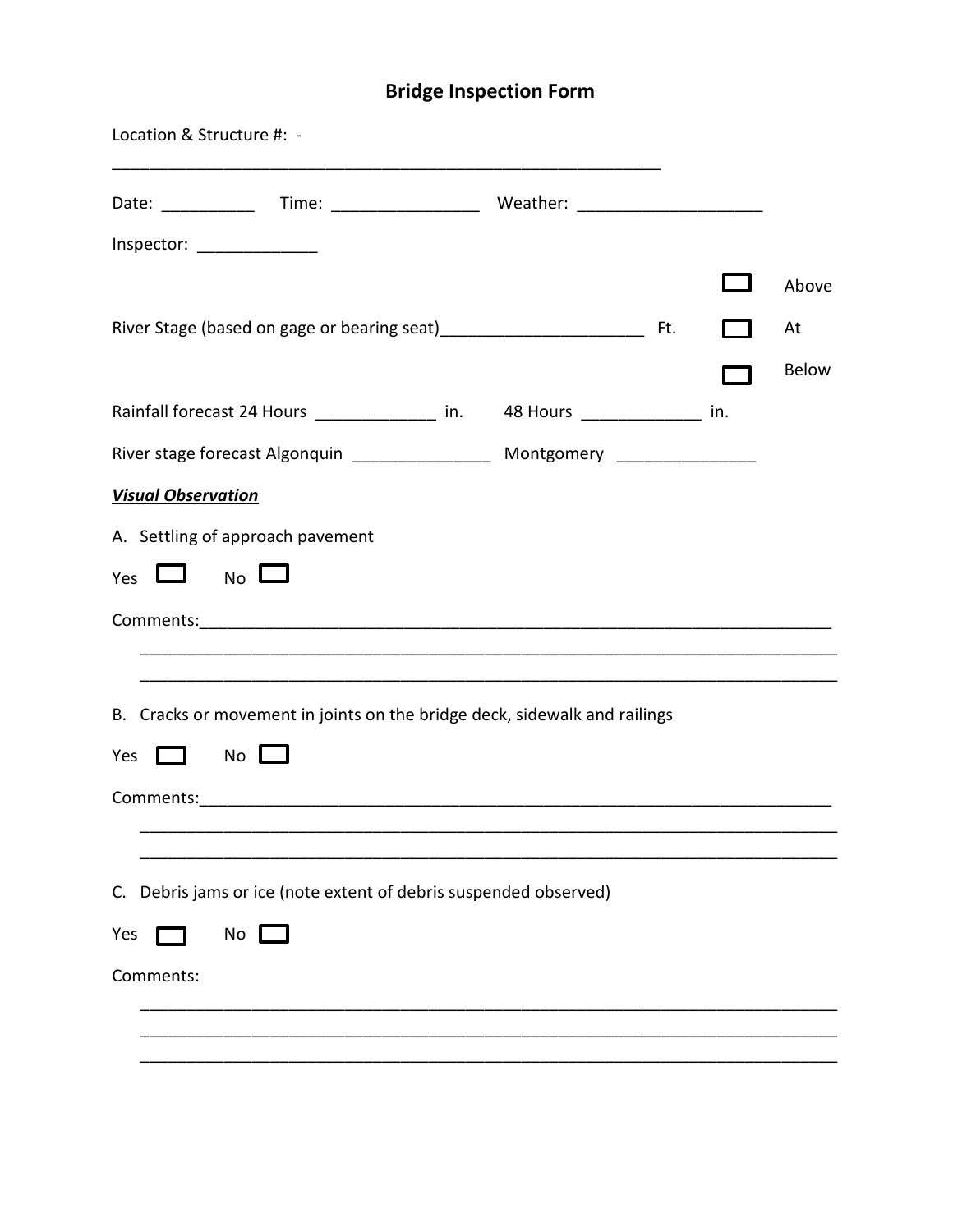|  |  |  | D. Concrete spalls or concrete cracking |  |
|--|--|--|-----------------------------------------|--|
|--|--|--|-----------------------------------------|--|

| <b>No</b><br>Yes                                                                                                      |
|-----------------------------------------------------------------------------------------------------------------------|
| Comments:                                                                                                             |
|                                                                                                                       |
| E. Superstructure vibration or movement                                                                               |
| No L<br>Yes                                                                                                           |
|                                                                                                                       |
|                                                                                                                       |
| F. Unusual upstream or downstream river / bridge condition                                                            |
| Yes<br>No                                                                                                             |
|                                                                                                                       |
|                                                                                                                       |
| G. Conditions along the Lower Riverwalk area of west bank. Ensure flows remain unobstructed<br>by the safety railing. |
|                                                                                                                       |
|                                                                                                                       |
|                                                                                                                       |
| If any box A-F is checked "yes" bridge closure is recommended.<br>$\bullet$                                           |
| The Director of PW notified<br>PW Director Approved Closure - Yes or No                                               |
| If yes, Public Relations Procedure Enacted<br>Fire and Police notified                                                |
| Signage on standby                                                                                                    |
| Photos attached or file location:                                                                                     |
| <b>Miscellaneous Comments:</b>                                                                                        |
|                                                                                                                       |